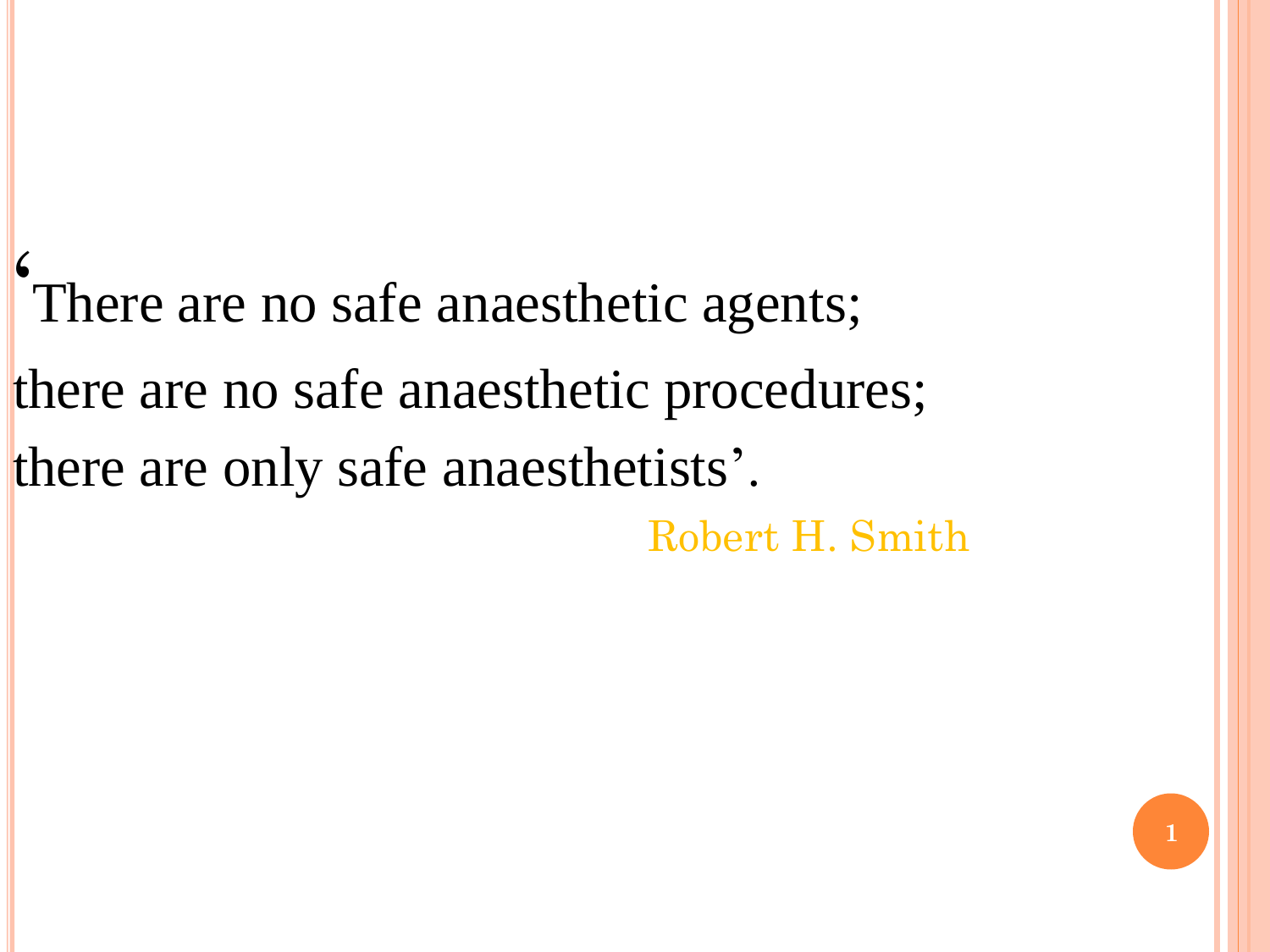# **EFFECT OF INTRAMUSCULAR LIGNOCAINE INJECTION ON PROPOFOL HYPNOSIS IN DOGS**

**SOGEBI, E.A.O. DVM,Ph.D. COLLEGE OF VETERINARY MEDICINE FEDERAL UNIVERSITY OF AGRICULTURE, ABEOKUTA**

**2**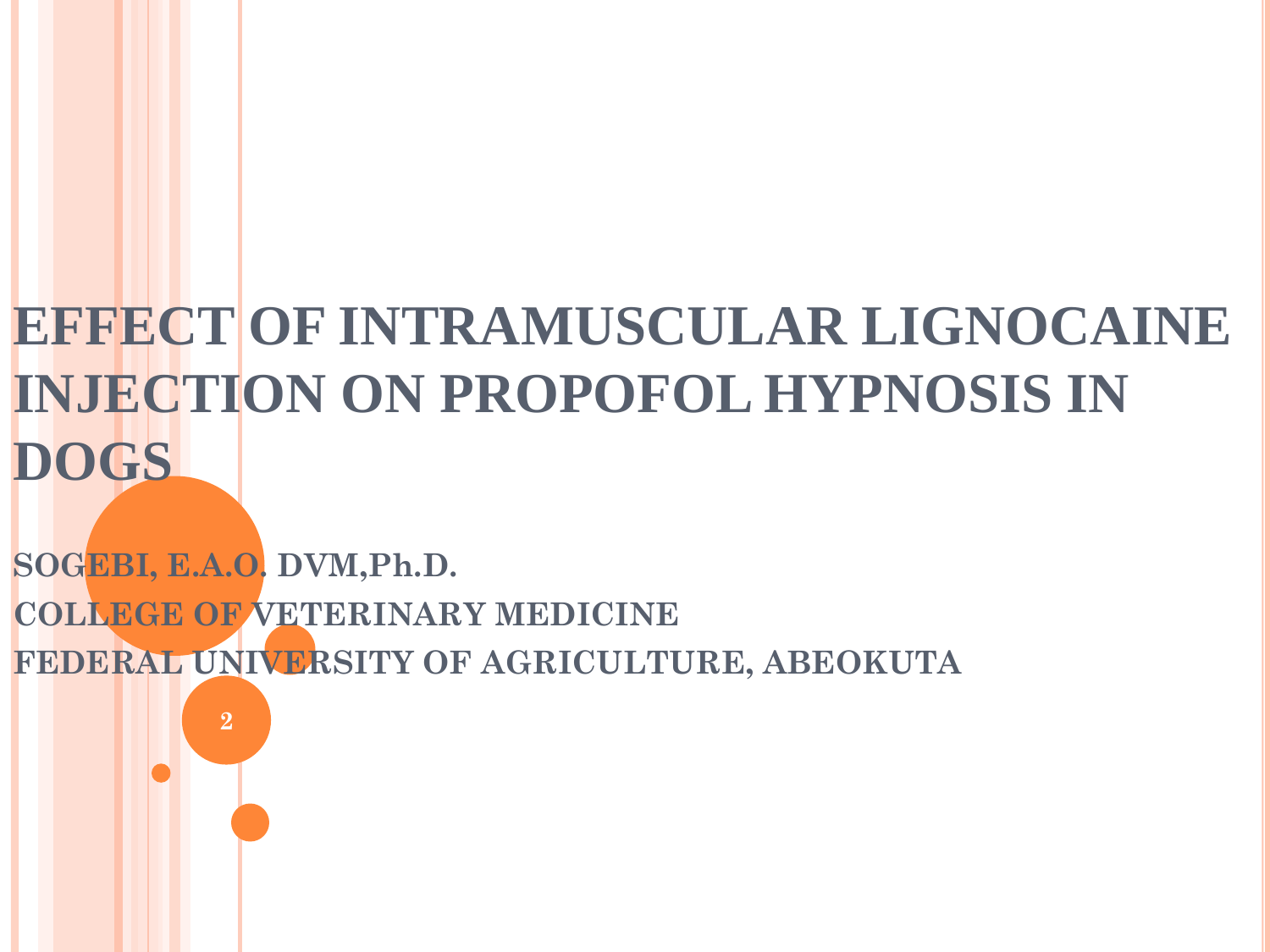

Mckelvey and Hollinghead, 2003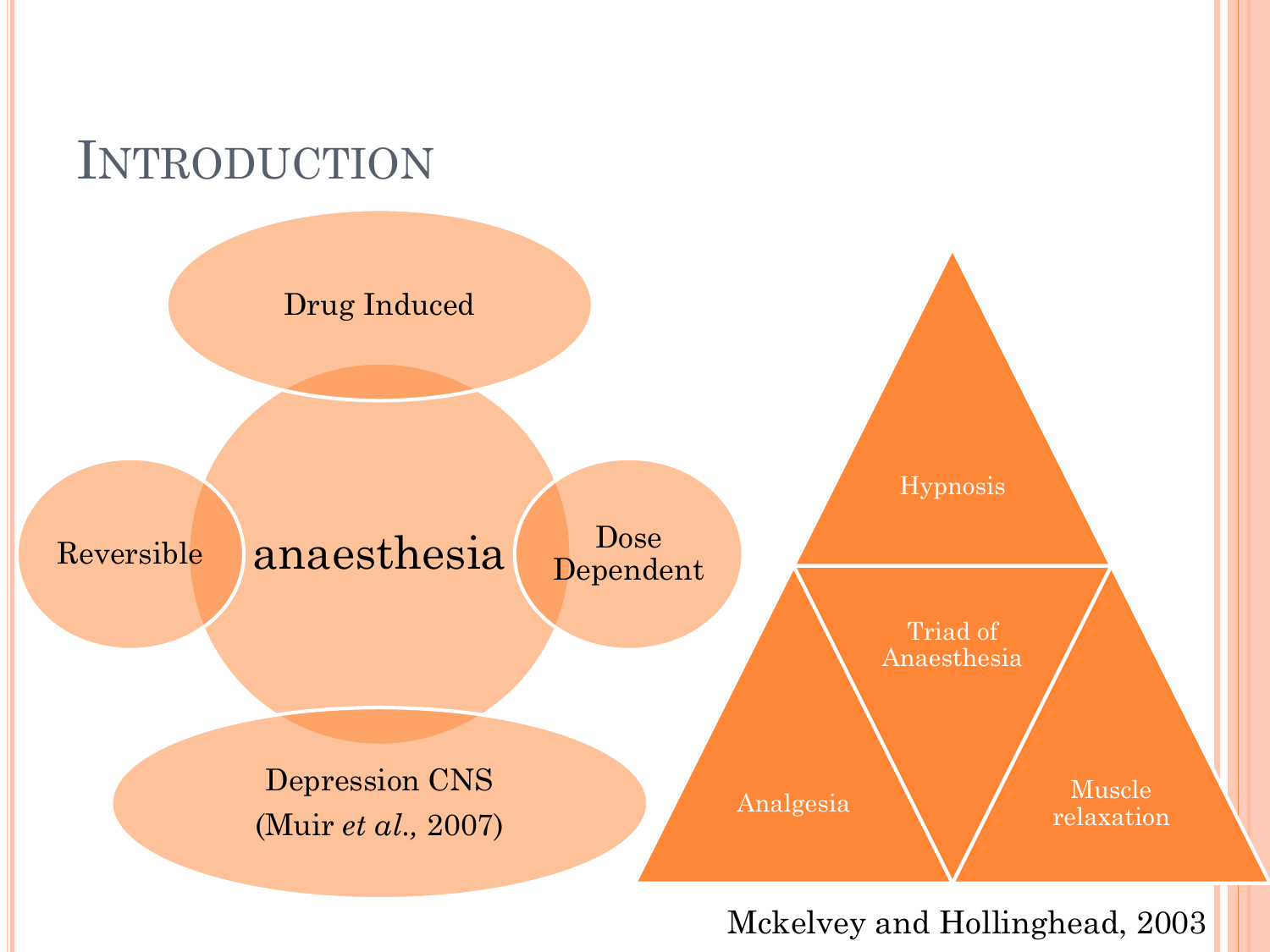# INTRODUCUTION

- Lignocaine
- Propofol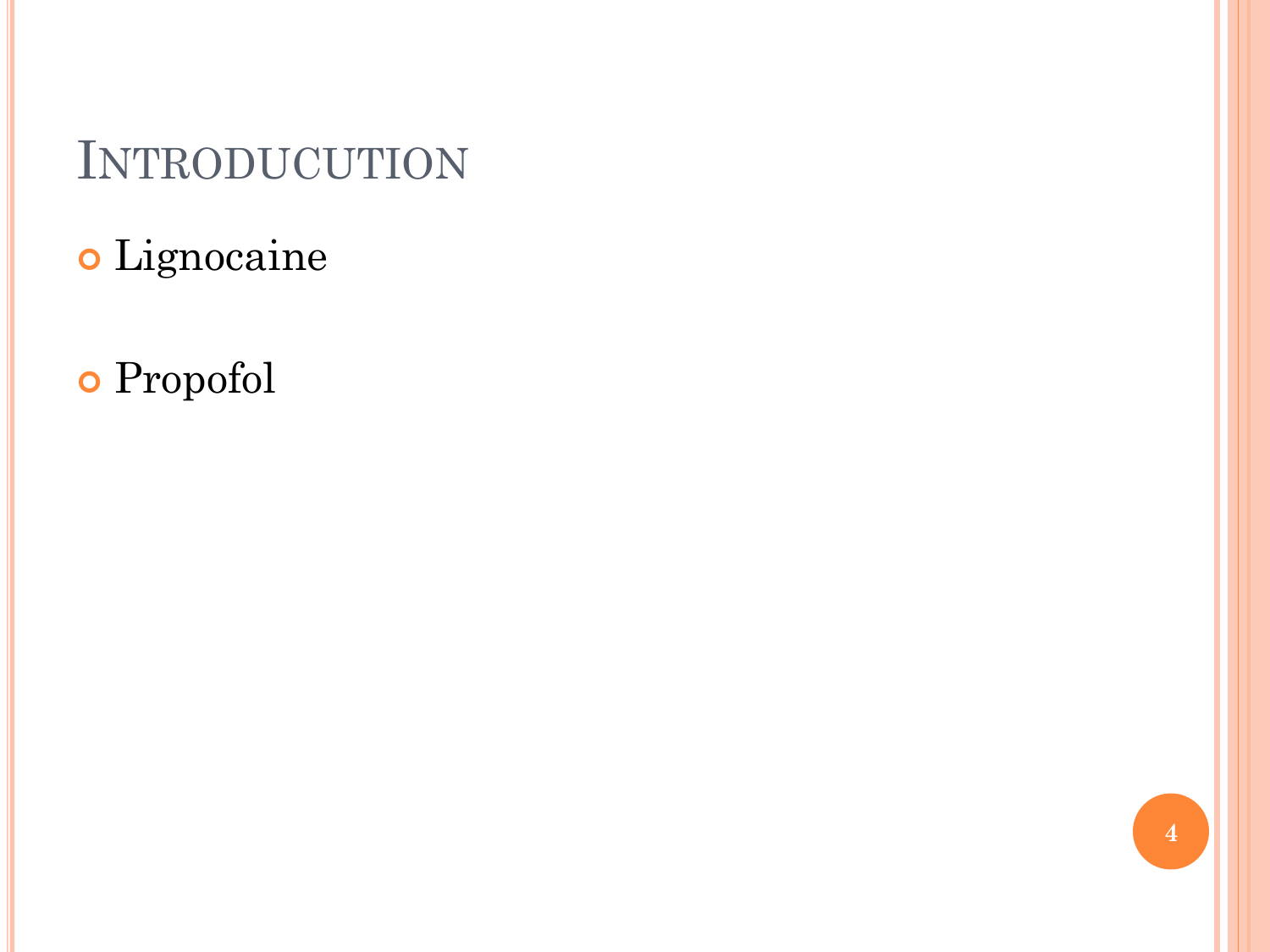# RESEARCH QUESTION

 Can intramuscular injection of lignocaine exhibit synergistic effect or otherwise on propofol hypnosis?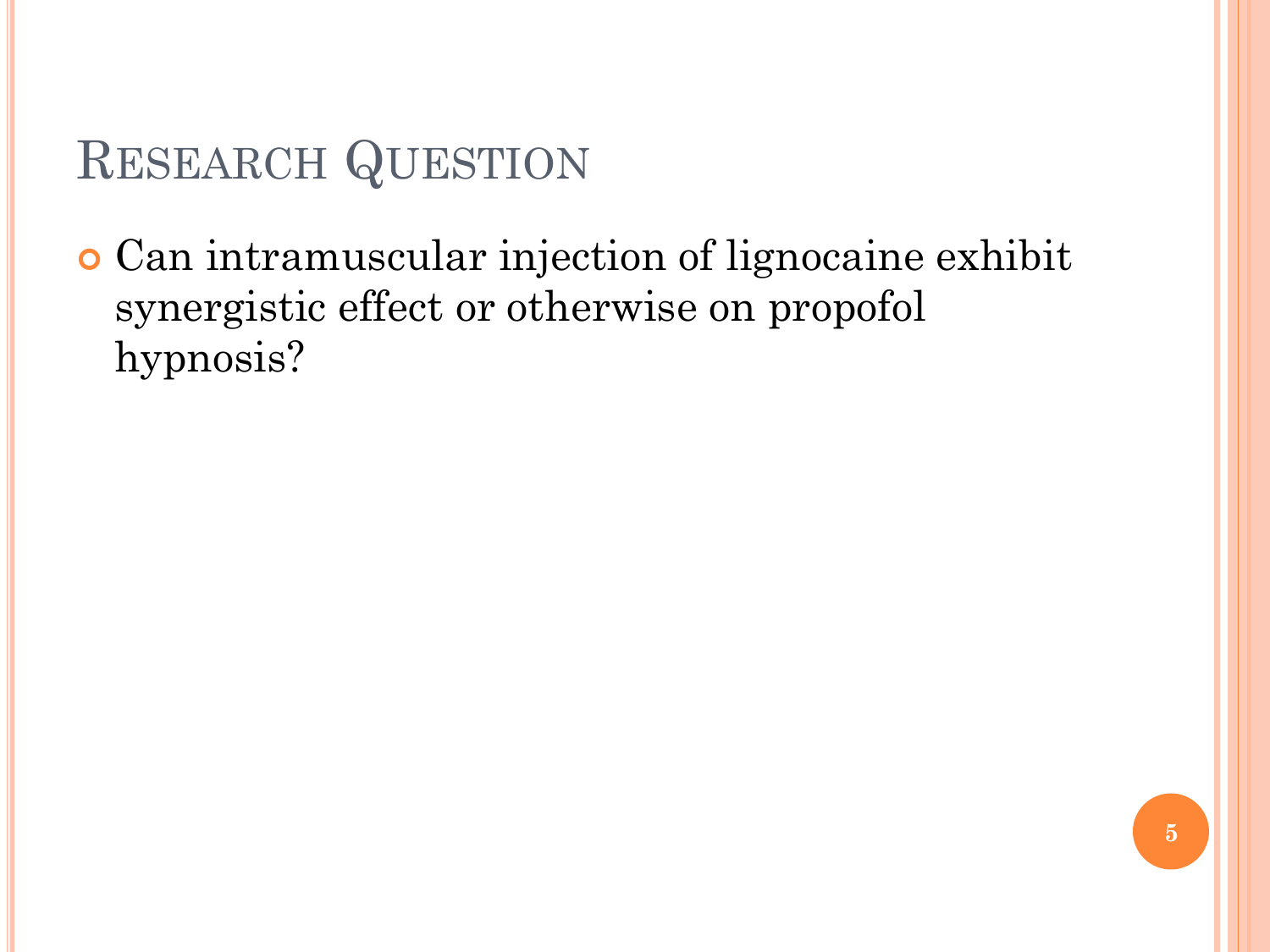## AIM

o the effect of intramuscular lignocaine on propofol hypnosis in dogs.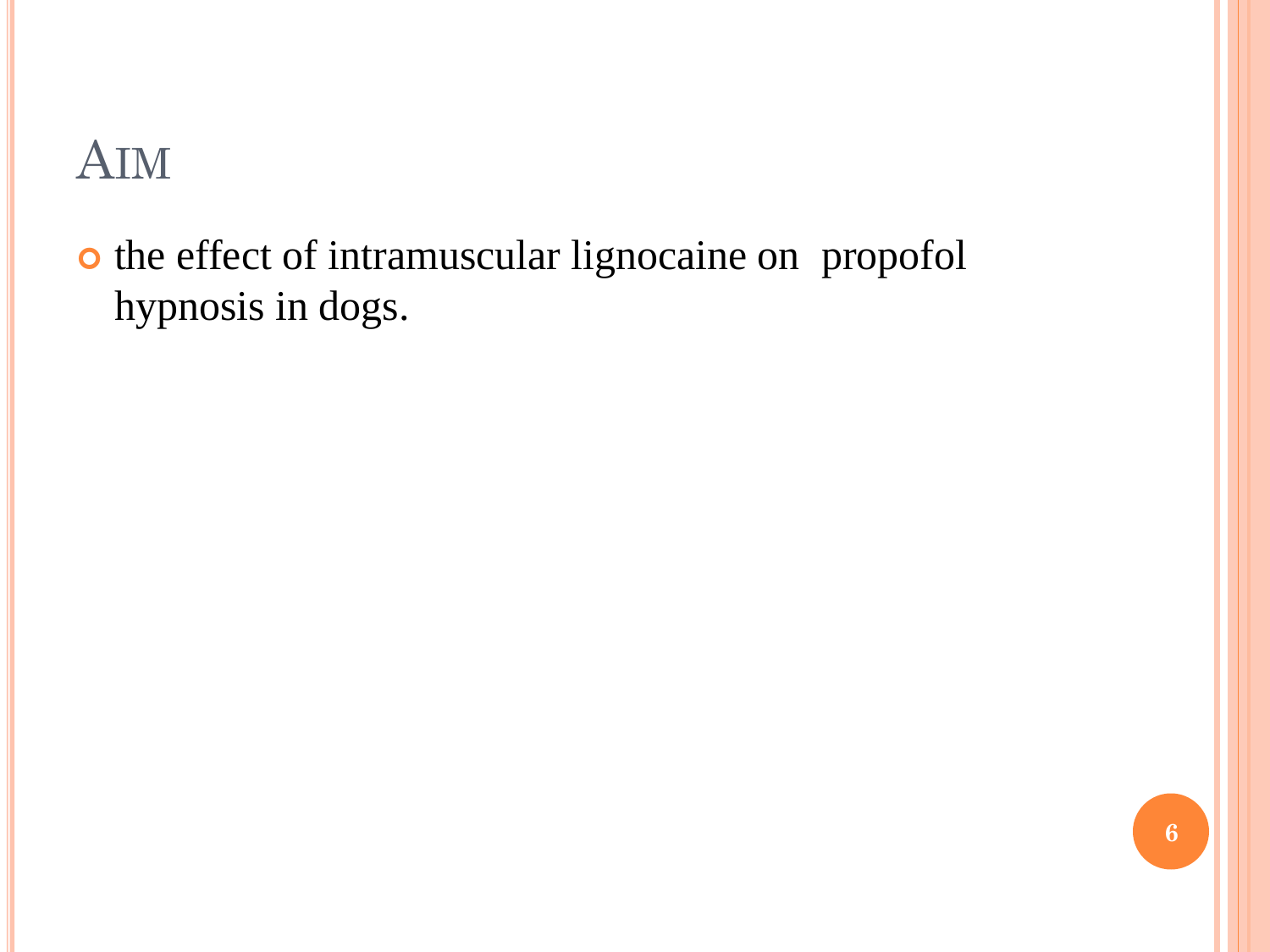## MATERIALS AND METHODS



 7 dogs •  $1.5 - 2.0$  years  $0.11.95 \pm 1.8$ kg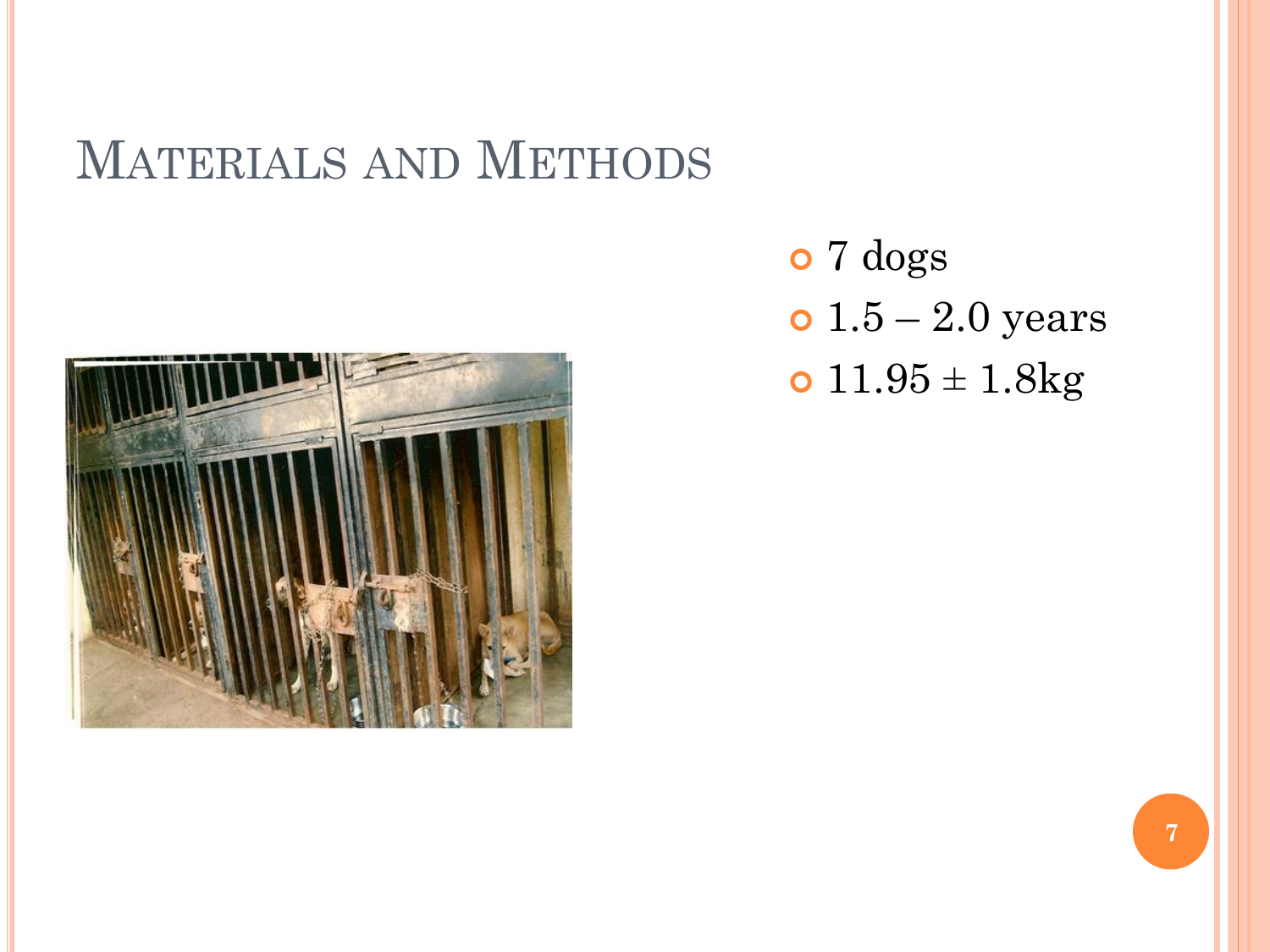#### **EXPERIMENTAL DESIGN**

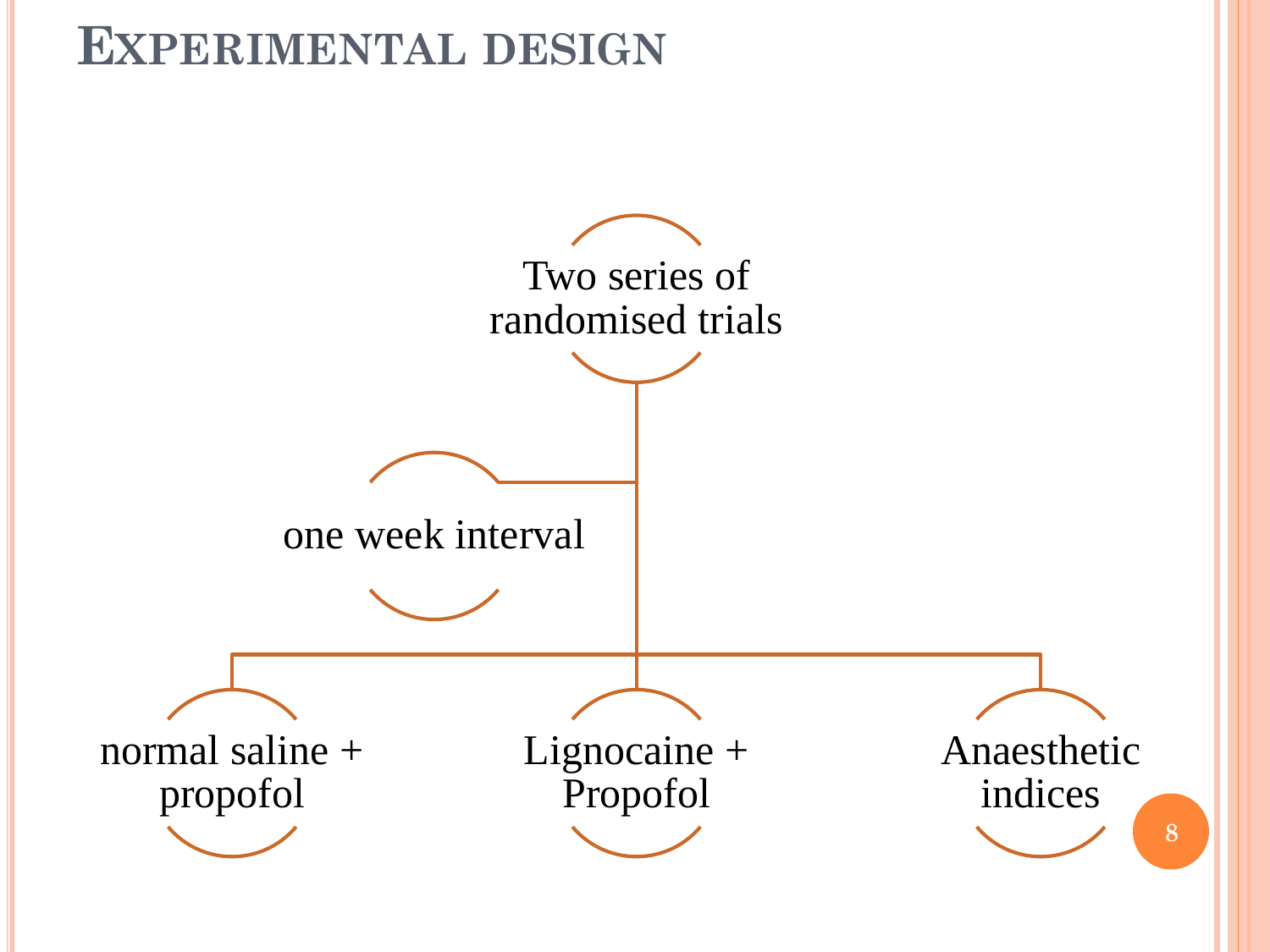## **EXPERIMENTAL PROTOCOL**

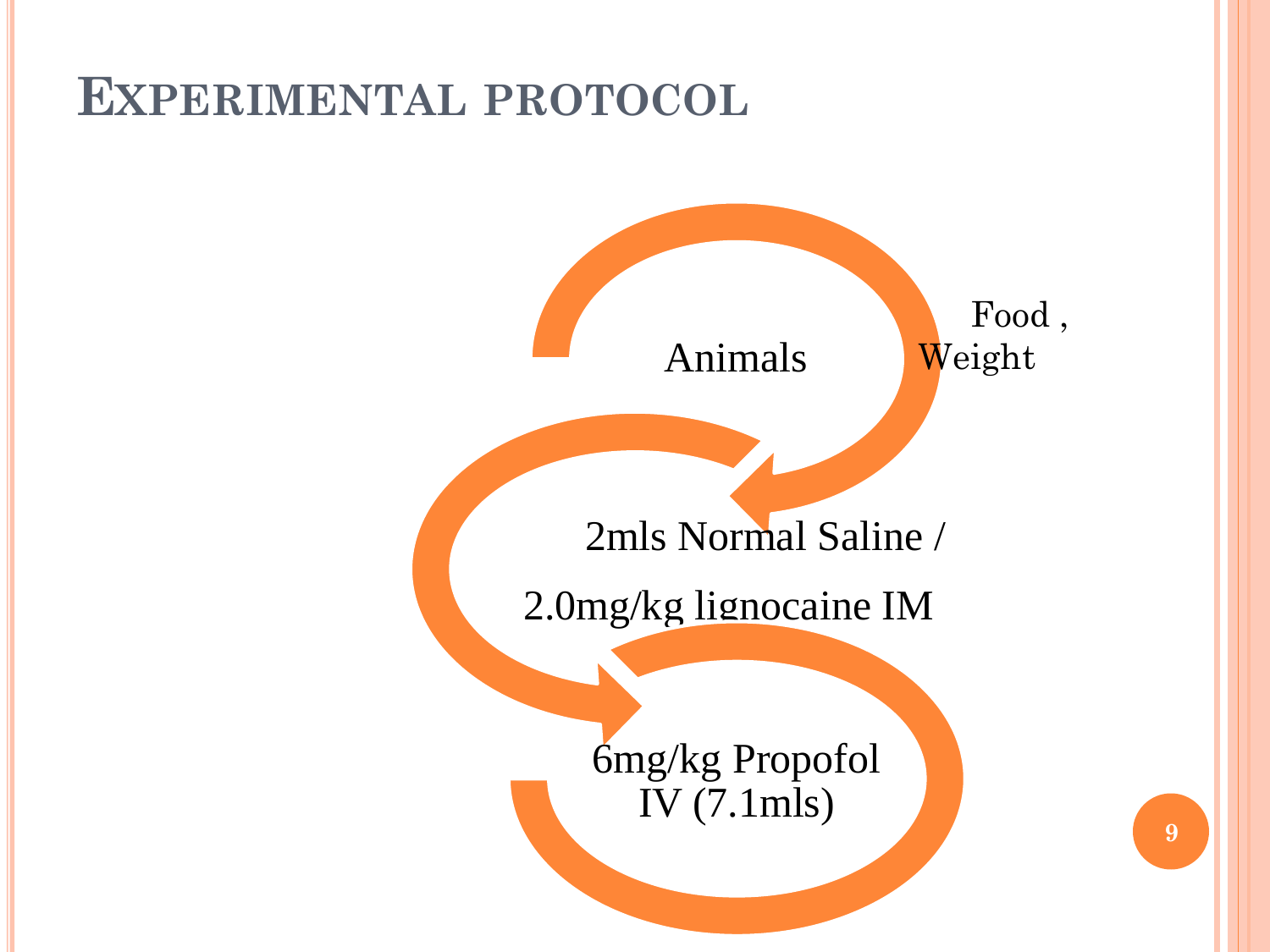## RESULTS AND DISCUSSION

Anaesthetic indices of an IV induction dose of propofol after IM injection of lignocaine in dogs.

| Index                         | <b>SAL/PROP</b> | LIG/PROP         |
|-------------------------------|-----------------|------------------|
|                               |                 |                  |
| Time of intubation (min)      | $3.4 \pm 0.9$   | $3.6 \pm 0.8^*$  |
| Onset of analgesia (min)      |                 | $4.4 \pm 2.0^*$  |
| Duration of analgesia (min)   |                 | $5.4 \pm 1.2^*$  |
| Duration of intubation (min)  | $7.6 \pm 2.0$   | $9.8 \pm 4.8^*$  |
| Duration of hypnosis (min)    | $11.0 \pm 2.5$  | $14.0 \pm 4.3^*$ |
| Time to sternal posture (min) | $1.8 \pm 0.9$   | $3.4 \pm 3.1^*$  |
| Time to standing (min)        | $1.0 \pm 0.5$   | $2.4 \pm 0.9^*$  |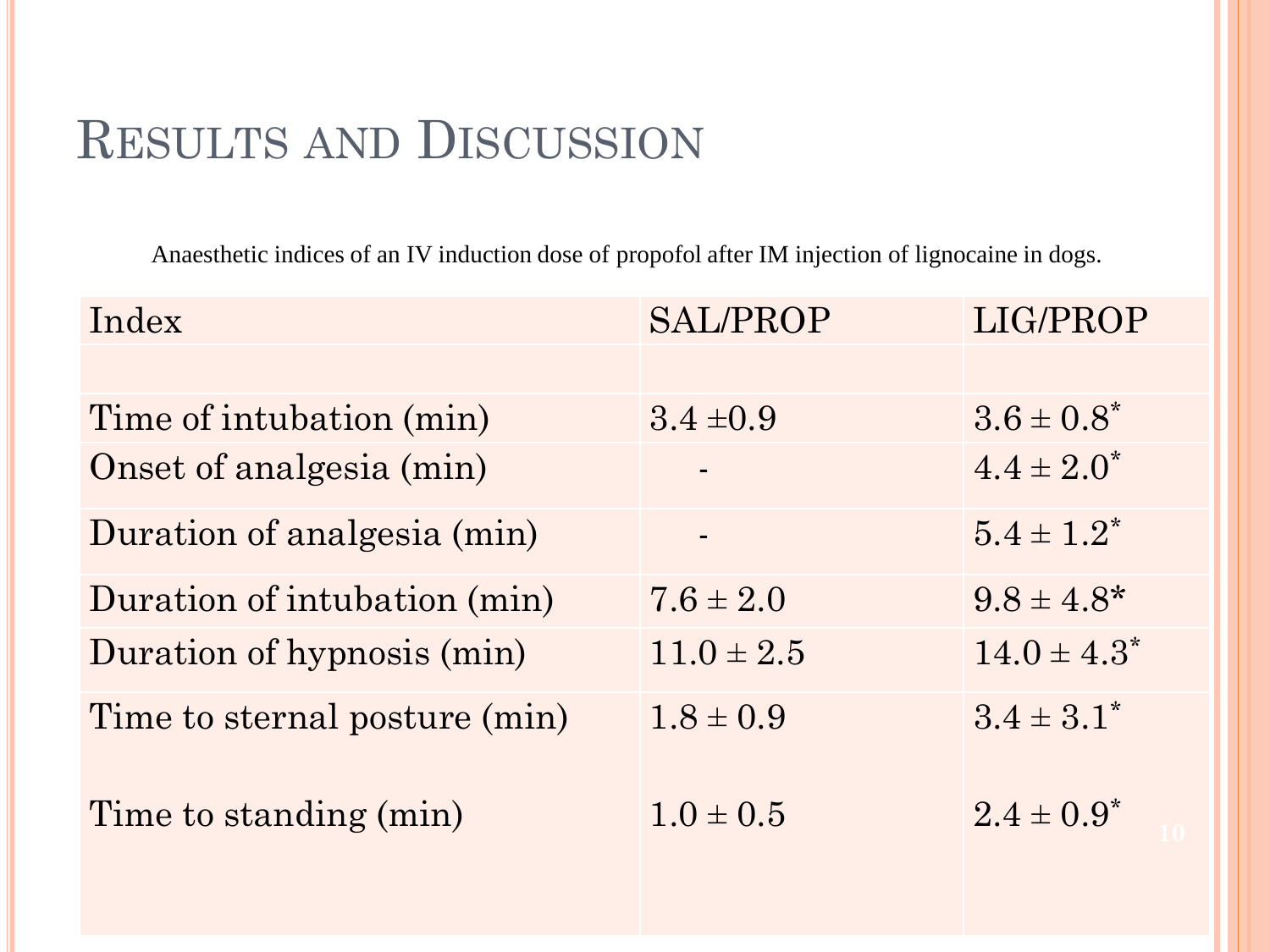# **CONCLUSIONS**

o the combination of IM lignocaine with IV propofol enhanced the hypnotic effect of propofol

 a definite interaction between lignocaine and propofol.

**o** The interaction has a potentiating effect;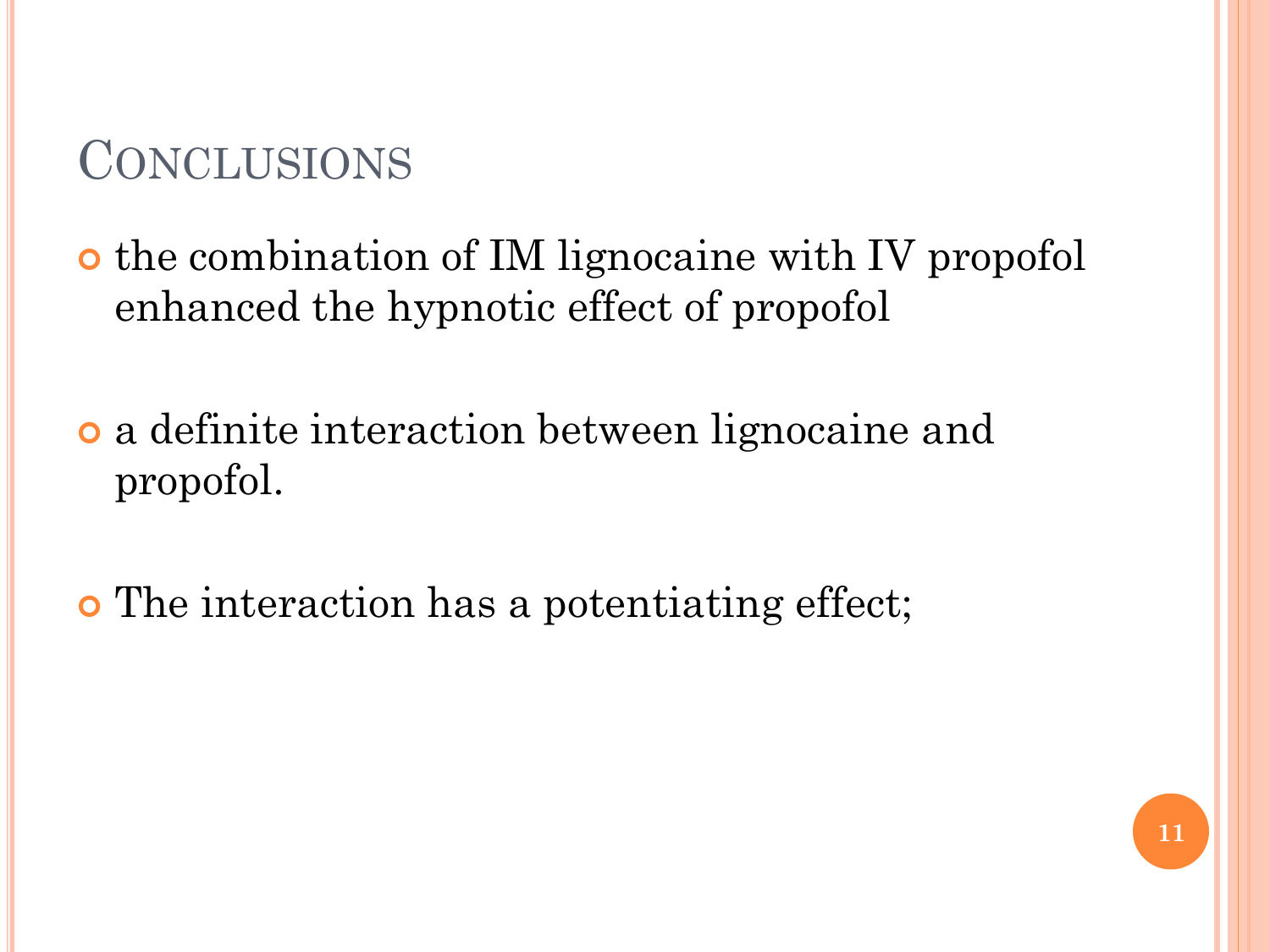## **REFERENCES**

Ben-Shlomo, I., Tverskoy, M., Fleyshman, G. and Chernasvsky G. (1997): Hypothic effect of IV propofol is enhanced by IM administration of either lignocaine or bupivacaine. *British Journal of Anaesthesia*. 78: 375-377.

Hall L. W, Chambers J. P. (1991): Veterinary Anaesthesia 9<sup>th</sup> Ed. Bailliere & Tindall, London.

Hall L. W. (1985). Premedication in canine anaesthesia. *Canine Practice*. 12(4): 16-21.

Murad, F. and Gilman, A. G (1985): Drug interactions. In:Gilman A.G. Goodman L.S. Rall T. W. *et al* (Eds). Goodman and GIlmans.

The pharmacological basis of therapeutic  $7<sup>th</sup>$  Ed. Macmillan Publishing Co. New York; 1734-1750.

Watkins, S.B, Hall, L. W and Clarke K. W. (1987). Propofol as an intravenous anaesthetic agent. In dogs. *Veterinary Records*. 120: 326-329.

Watney, G. C. G, and Pablo, L. S. (1992). Median effective doses of propofol for induction of anaesthesia in dogs. *American Journal of Veterinary Research*. 53: 2320-2322.

Skarda, R. T. (1996): Local and regional anaesthetic and analgesic techniques; dogs. In: Thurmon J.C., Tranquili W.J., Benson G. J. (Eds) Lumb and Jones' Veterinary Anaestheisa 3 rd Ed. Williams & Wilkins, Baltimore; 426-448.

Sogebi, E. A. O and Adetunji, A. (2008). Effect of concurrent administration of bupivacaine on the hypnosis of thiopentone in dogs. *ASSET.* 8(1):8-12.

Sogebi, E.A.O. and Adetunji, A. (2009). Concurrent administration of intramuscular bupivacaine on the hypnosis of intravenous propofol in dogs. *Nigerian Veterinary Journal*. 30 (2): 40-44.